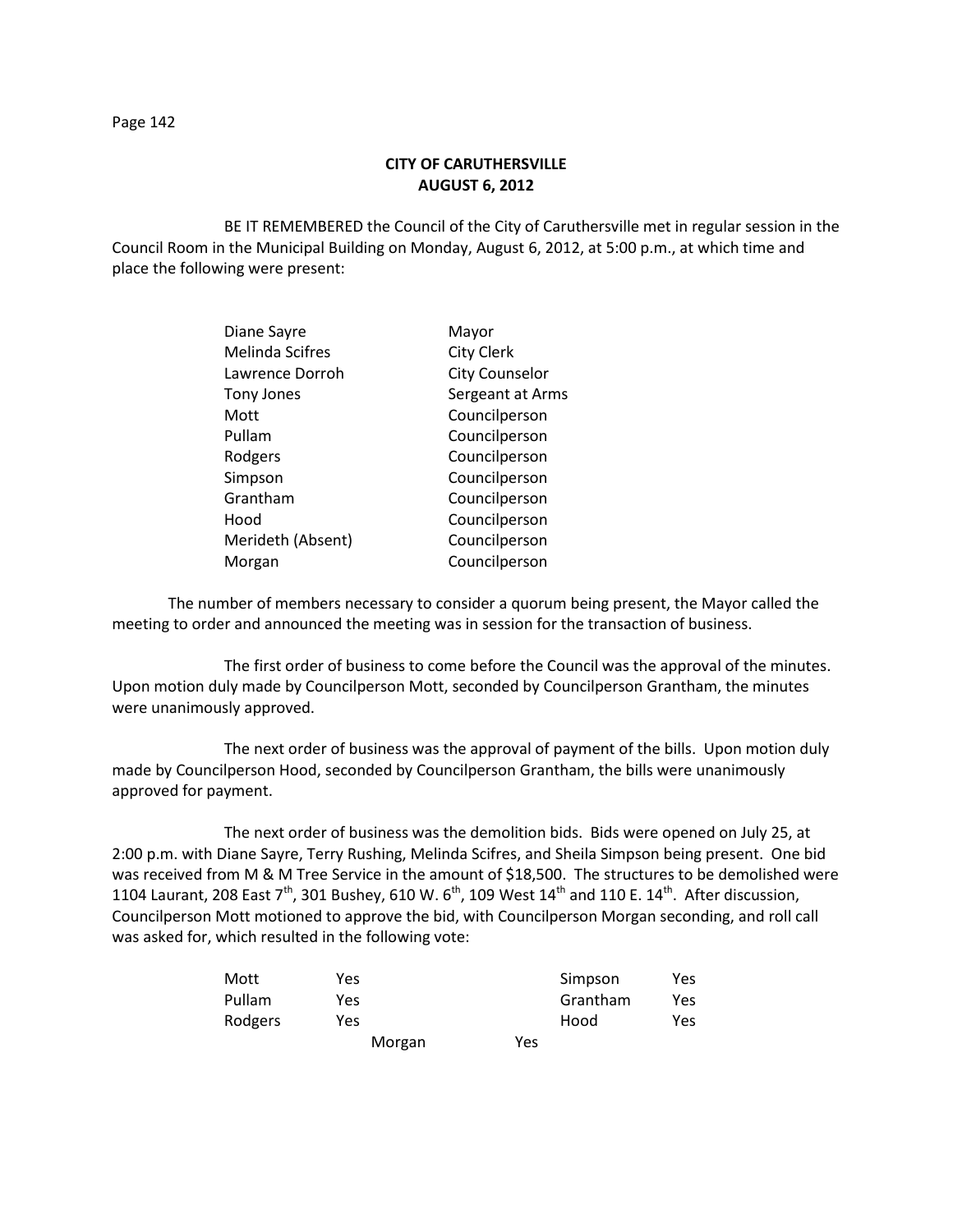Mayor Sayre advised the Council the owner of the property at 110 East  $14<sup>th</sup>$  has signed all the necessary paperwork to have the structure removed, and will pay for the demolition through a tax lien. The cost for the demolition will be \$2,500 making the city's cost \$16,000. The City has been working with Rick Stewart on his property at 206 East 7<sup>th</sup> Street. He has agreed to take the structure down at his expense of \$2,500.00.

The next item of business was the concrete bid for the skate board park. One bid was received from Lappe Cement Finishing, Inc., of Perryville, Missouri. The bid was opened on July 26, 2012 at 2:15 p.m., and was in the amount of \$17,650.00. Mayor Sayre advised the funds for the skate park are being provided by the casino. After discussion, Mayor Sayre recommended the approval of the bid. Councilperson Rodgers motioned to approve the bid from Lappe Cement in the amount of \$17,650, with Councilperson Simpson seconding, and roll call was asked for, which resulted in the following vote, towit:

| Mott    | Yes    |     | Simpson  | Yes |
|---------|--------|-----|----------|-----|
| Pullam  | Yes    |     | Grantham | Yes |
| Rodgers | Yes    |     | Hood     | Yes |
|         | Morgan | Yes |          |     |

The next item to come before the Council was the fencing bid for the skate board park. One bid was received, and had been opened. The bid was from Montgomery Fencing in the amount of \$3,900.00. Mayor Sayre recommended delaying approval of the bid until clarification of where the post shall be placed – whether they will go into the concrete or not. Councilperson Mott then motioned to table the bid, with Councilperson Simpson seconding, and motion carried.

The next item of business to come before the Council was the approval of the bids for surplus property. The City had advertised the sale of the twenty-seven items, and only ten items had received bids, as follows:

| Item#          | Pemiscot Office Ben Baker |          | <b>Bob Churchill</b> | <b>Rick Moyers</b> | Delta Auto |
|----------------|---------------------------|----------|----------------------|--------------------|------------|
| $\mathbf{1}$   |                           |          |                      |                    | \$765.00   |
| $\overline{2}$ |                           |          |                      |                    | \$665.00   |
| 3              |                           |          |                      |                    | \$1,065.00 |
| $\overline{4}$ |                           |          |                      |                    | \$1,165.00 |
| 5              |                           | \$801.75 |                      |                    |            |
| 10             | \$10.00                   |          |                      |                    |            |
| 16             | 5.00                      |          |                      |                    |            |
| 17             | 5.00                      |          |                      |                    |            |
| 22             |                           | \$65.00  | \$101.00             | \$65.00            |            |
| 27             |                           | \$65.00  | \$101.00             | \$65.00            |            |

The high bidders are highlighted. After discussion, Councilperson Mott motioned to approve the high bids, with Councilperson Morgan seconding, and motion carried unanimously.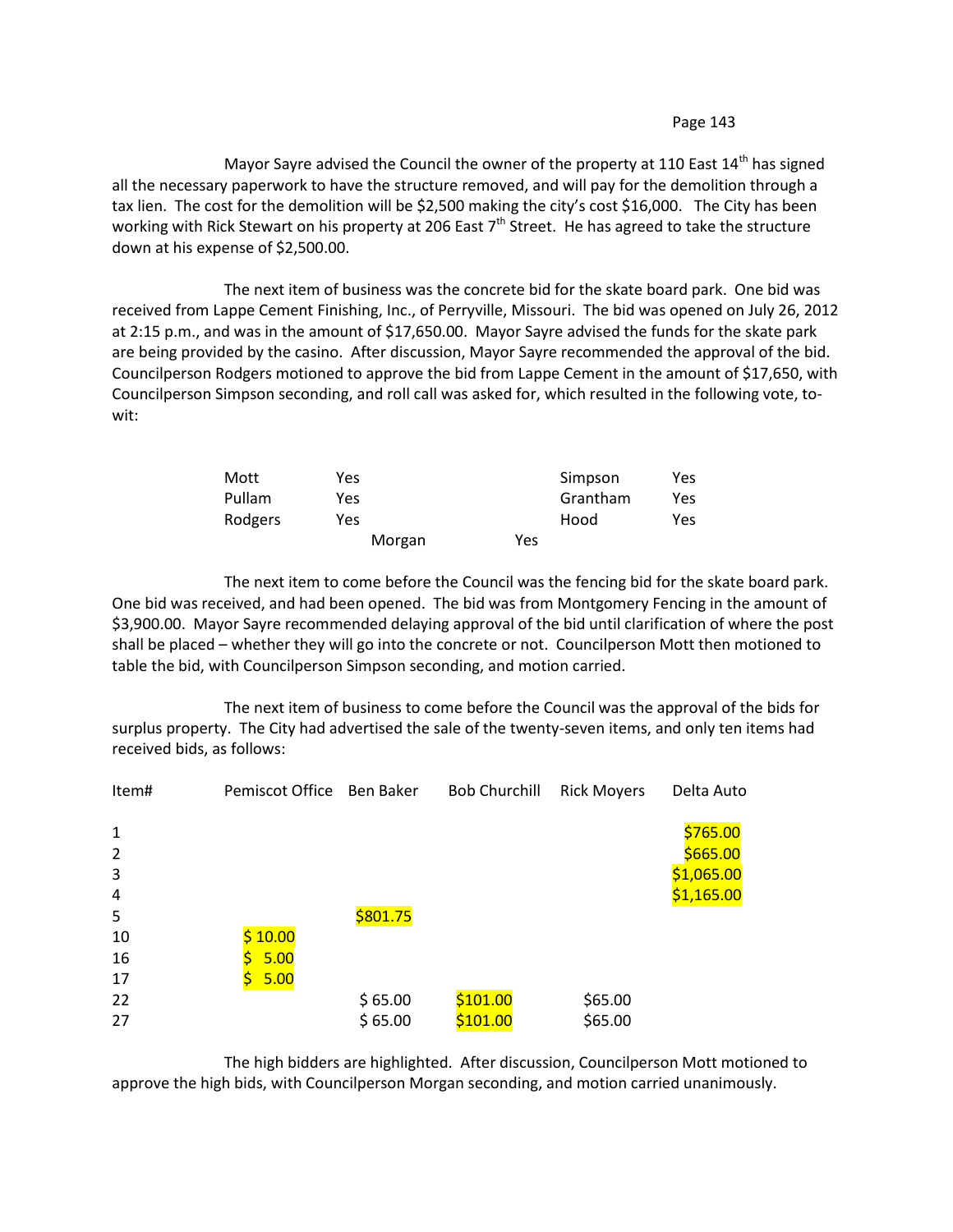Councilperson Rodgers asked if the items that did not sale could be donated. Counselor Dorroh stated generally cities cannot donate unless it is to another city.

The next item of business to come before the Council was the bid for the water control panel at the Industrial Drive water plant. One bid was received from VanDevanter Engineering in the amount of \$58,985.54. The budget contained \$70,000 in the Water and Sewer Operation Fund for this project. After discussion, Councilperson Simpson motioned to approve the bid, with Councilperson Morgan seconding, and motion carried unanimously.

Councilperson Morgan then reported the fire department had answered six calls from July 30 through August 6, and did several annual inspections of buildings within the County.

Police Chief Tony Jones then reported the Police Department has been notified of a grant for surplus property from the Department of Defense. He will be applying for items the department can use.

Operations Supervisor Terry Rushing reported the crews have been working on street breaks on West 16<sup>th</sup>, Washington, Adams, Pine, and Marilyn Drive. The mechanic came to service the street sweeper, and did the repair work to keep the street sweeper in condition. The control board had burned out on the mosquito sprayer. The mechanic for the sprayer was called, and he repaired the sprayer, and it is now in working order.

Paul Shaw, Water/Wastewater Manager, then reported the crews will be installing fire hydrants at  $3^{rd}$  and Juliette, and at  $11^{th}$  and Jefferson.

Keith Davis, Parks/Recreation Director, reported baseball season is over, and football sign ups have started. He is waiting on school to start so that he can contact the children through the school system. This year the football teams will be playing other cities for the first time in several years. The tennis program will be ending on August 9<sup>th</sup>, but he is contacting USTA to seek other programs for the tennis courts.

Terry Rushing, Operations Supervisor, reported he has posted the property at 312 E. 12<sup>th</sup> as condemned. Part of the front wall has fallen, and the property is unsafe for anyone to enter. He is still looking at the property at 505 Carleton, and the property known as the Carter Funeral Home, as well as the home next to it. Councilperson Rodgers reported Mr. Carter has contacted her regarding an extension of 120 days on the property to see if he can get the structure acceptable for use. Mayor Sayre stated that the actual owner would need to make the request, and asked the City Counselor to research who the actual owner is.

Mr. Rushing reported he is moving forward with the improvements to the animal shelter. The crematorium has been inspected, and the report was good on the inspection. Mayor Sayre reported the pound will reopen on August 13. A state inspection was made last week, and the Mayor was present for the inspection. The state inspector felt the progress made at the shelter was very good. The agreement with the Dyer County veterinarian will be finalized soon.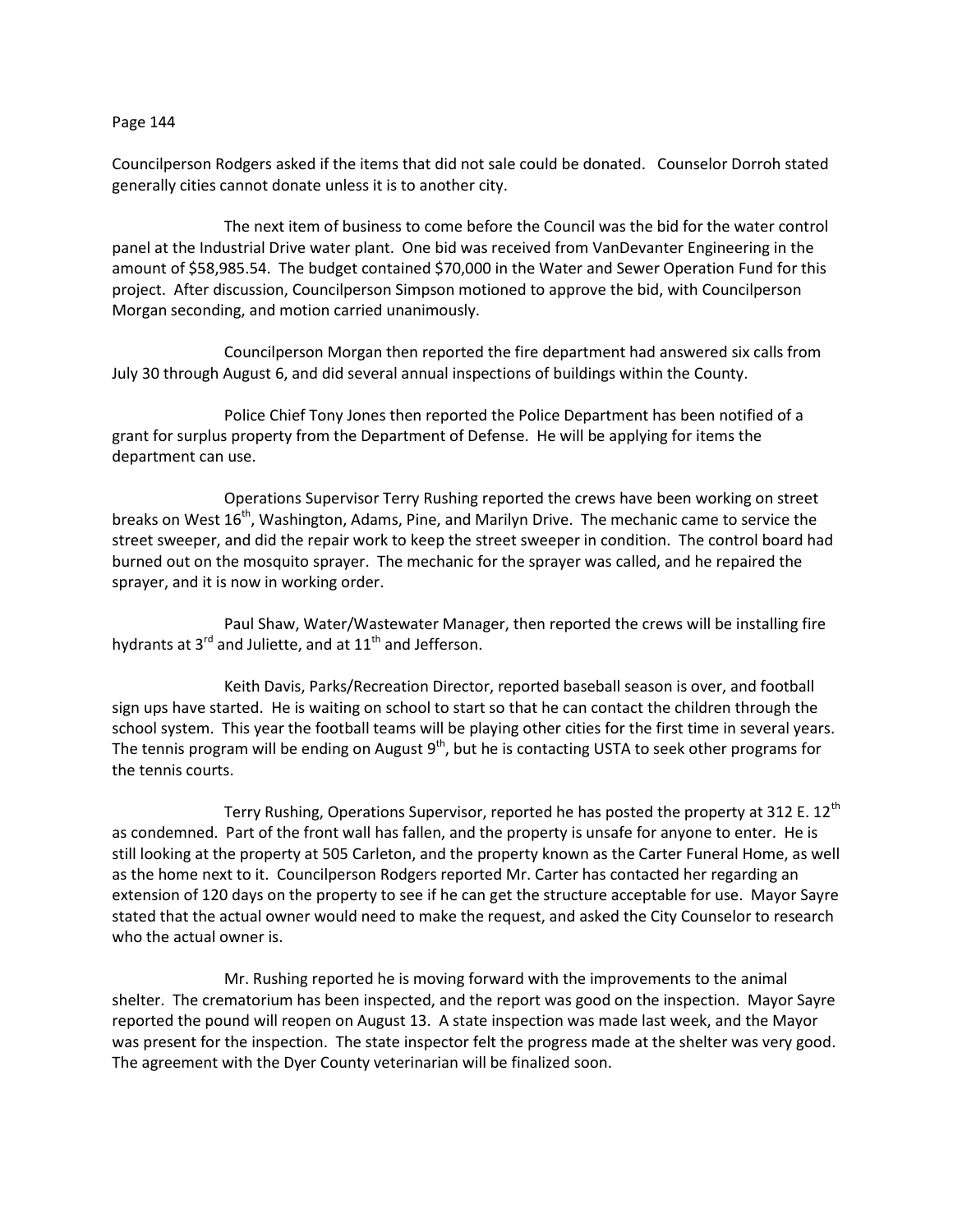Mr. Rushing reported the City needed to make an emergency purchase regarding the rotor on the oxidation ditch. There were funds set aside in the budget for building improvements and for the cat-walk that will be used to replace the part on the rotor. In the meantime the crews will use the other rotor. A price of \$17,025.00 was obtained from VanDevanter Engineering. This is an emergency repair that must be made. Councilperson Mott motioned to accept the bid for the repair, with Councilperson Grantham seconding, and roll call was asked for, which resulted in the following vote, to-wit:

| Mott    | Yes    |     | Simpson  | Yes |
|---------|--------|-----|----------|-----|
| Pullam  | Yes    |     | Grantham | Yes |
| Rodgers | Yes    |     | Hood     | Yes |
|         | Morgan | Yes |          |     |

Aretha Barnham of 209 E.  $15<sup>th</sup>$  then appeared before the Council regarding her water bill. She reported three people living in her household and the water bill was \$224.40, and the house had no outside water hydrants. She reported she has talked with the water department regarding this matter, and the people have been rude. Paul Shaw reported the meter has been checked, and the water has gone through the meter, and no leaks are indicated. Councilperson Hood suggested putting a new meter at the residence to check the usage. Ms. Barnham then reported when she got her last bill, she called the landlord, and his repairman found a broken water line under the house, and repaired it. After further discussion, Councilperson Hood asked the Water and Sewer Committee to meet on Thursday, August 9, at 4:00 p.m.

The next item to come before the Council was a resolution for the senior housing apartments at Riverview. Councilperson Rodgers motioned to adopt the resolution, with Councilperson Hood seconding, and motion carried unanimously. The resolution read as follows:

# **A RESOLUTION SUPPORTING AN APPLICATION BY CARUTHERSVILLE SENIOR HOUSING, LP. TO THE MISSOURI HOUSING DEVELOPMENT COMMISSION – RIVERVIEW APARTMENTS AT 601 West 3rd STREET, CARUTHERSVILLE, MISSOURI**

**WHEREAS**, Delta Area Community Development Corporation, as General Partner of Caruthersville Senior Housing, LP., is proposing to acquire, modernize, and rehabilitate 40 apartments for low-income seniors location at 601 W. 3<sup>rd</sup> Street, knows as Riverview Apartments; and,

**WHEREAS**, the City of Caruthersville recognizes the need for the rehabilitation of these apartments due to their age and condition; and